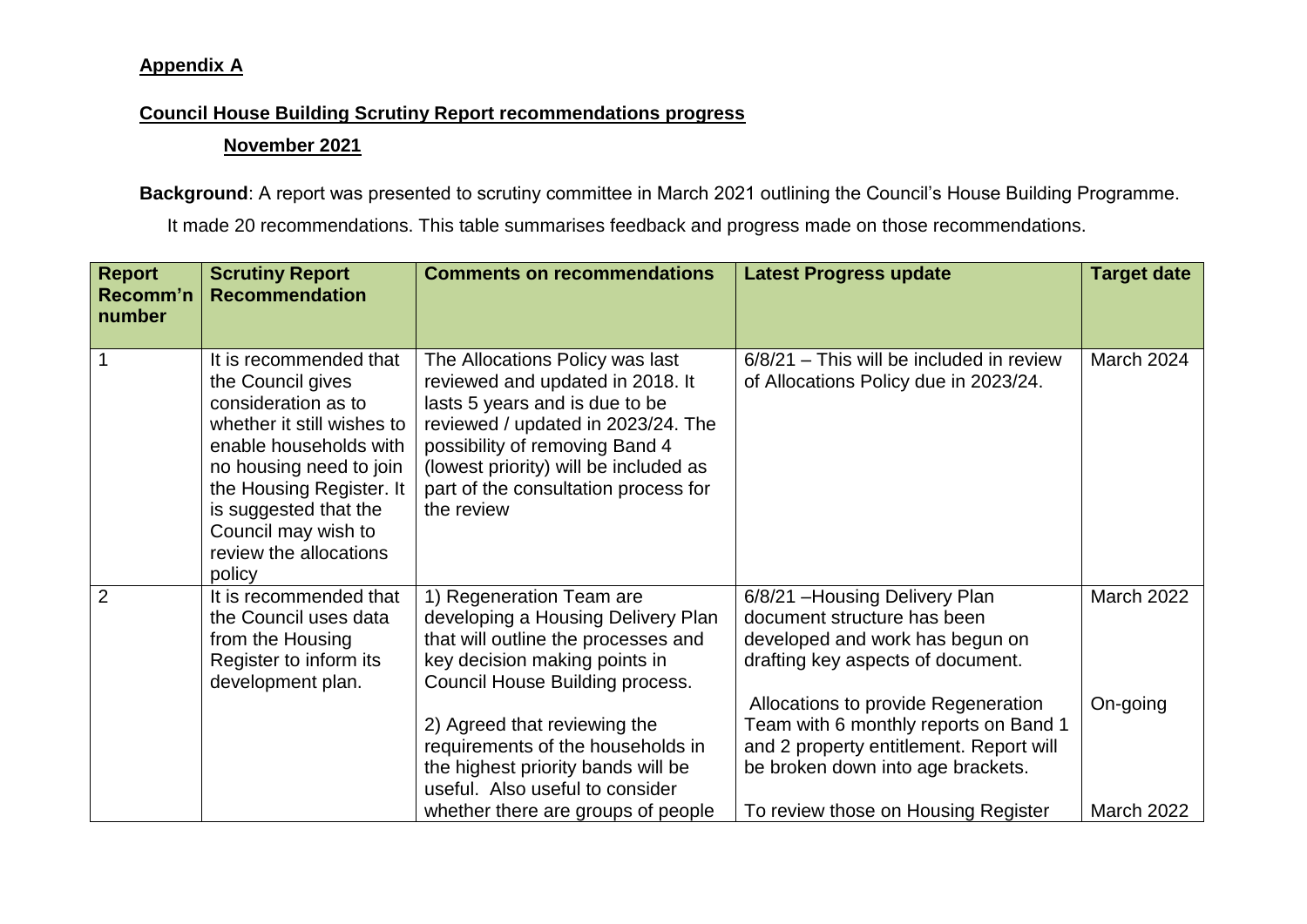|                |                                                                                                                                                                                                                                                                                                                                                                             | in the high priority bands whose<br>housing requirements are not easily<br>met.                                                                                                                                                                                                                                              | aged either 55 years plus or 65 years<br>plus who wish to downsize from larger<br>family sized houses (Harlow Homes<br>Incentive scheme).                                                                                                                                                       |                                          |
|----------------|-----------------------------------------------------------------------------------------------------------------------------------------------------------------------------------------------------------------------------------------------------------------------------------------------------------------------------------------------------------------------------|------------------------------------------------------------------------------------------------------------------------------------------------------------------------------------------------------------------------------------------------------------------------------------------------------------------------------|-------------------------------------------------------------------------------------------------------------------------------------------------------------------------------------------------------------------------------------------------------------------------------------------------|------------------------------------------|
| 3              | It is recommended that<br>officers receive regular<br>reports that break down<br>total annual lets by<br>bedroom size for all<br>annual lets. This would<br>enable demand to be<br>compared with supply,<br>providing more<br>accurate intelligence on<br>housing need in Harlow                                                                                            | 1) Allocations will be able to provide<br>regular reports for all Council<br>House lets.<br>2) Unable to provide same report on<br>Registered Providers units as this is<br>a different system. However,<br>summary of all Registered Providers<br>nominations is now kept and is<br>being supplied to Regeneration<br>Team. | Allocations to provide Regeneration<br>Team with 6 monthly reports on all new<br>council tenancies - broken down by<br>size.<br><b>Allocations Team providing</b><br>Regeneration with regularly updated<br>spreadsheet outlining all Registered<br>Providers nominations requests<br>received. | Complete<br>and on-<br>going<br>Complete |
| $\overline{4}$ | It is recommended that<br>moving to an online<br><b>Housing Register</b><br>application form would<br>enable staff resource to<br>be more effectively<br>focused on other<br>activities to meet<br>housing need, and<br>ensure that applications<br>are automatically<br>reviewed and that the<br>Register provides an<br>accurate understanding<br>of current housing need | 1) Agreed that it would be desirable<br>to have an online housing register<br>application form, as this would<br>enable clear efficiencies in the long<br>term however, there are resource<br>and cost implications that needs to<br>be resolved.<br>It will be considered as part of the<br>Housing IT delivery Plan        | The earliest date this can be<br>considered is 2022/23.                                                                                                                                                                                                                                         | <b>June 2022</b>                         |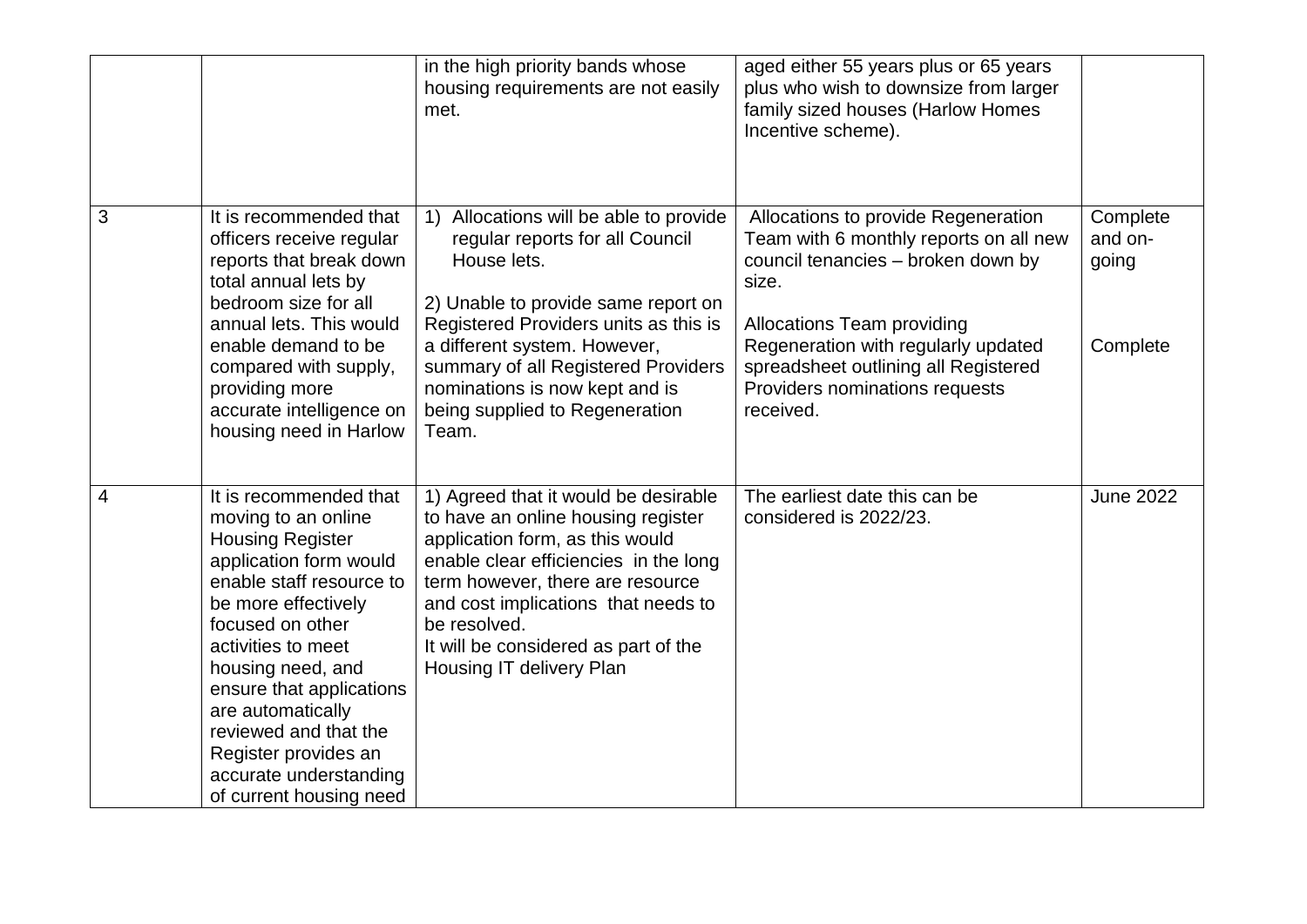| $\overline{5}$ | It is recommended that<br>an awareness session<br>is held with Elected<br><b>Members and Senior</b><br>Managers to ensure<br>that the house building<br>process is better<br>understood and that<br>expectations can be<br>managed and are<br>achievable. | 1) Regular Councillor briefings are<br>being set up with key staff to<br>develop wider understanding.<br>2) The awareness sessions could be<br>linked to the development of the<br><b>Housing Delivery Plan</b>                                                                                                  | Briefing session for key portfolio<br>holders and key senior officers from<br>Housing and Regeneration to be<br>arranged at a future date.<br>Regular updates to Portfolio Holder on<br>process and reasons why schemes<br>succeed or fail.                                  | <b>March 2022</b> |
|----------------|-----------------------------------------------------------------------------------------------------------------------------------------------------------------------------------------------------------------------------------------------------------|------------------------------------------------------------------------------------------------------------------------------------------------------------------------------------------------------------------------------------------------------------------------------------------------------------------|------------------------------------------------------------------------------------------------------------------------------------------------------------------------------------------------------------------------------------------------------------------------------|-------------------|
| 6              | In order to ensure a<br>focused approach on<br>house building it is<br>recommended that<br>achievable annual<br>house building targets<br>are set, and progress<br>against these targets<br>should be reported<br>quarterly                               | 1) Annual Targets to be included in<br>the Housing Delivery Plan.<br>2) Once targets are set, progress<br>can be monitored.                                                                                                                                                                                      | Regular updates on progress made to<br>Senior Management Board. Last<br>update October 2021. Housing pipeline<br>document sets of plan for delivery.<br>Currently under review.                                                                                              | On-going          |
| $\overline{7}$ | In order to ensure a<br>clear strategic vision for<br>the delivery of housing<br>the new Housing<br>Strategy should be<br>finalised and adopted                                                                                                           | New Housing Strategy is being<br>finalised that was produced in<br>conjunction with Overview Working<br>Group Subgroup. Key priorities have<br>been consulted on.<br>New Housing Strategy includes a<br>short chapter on Council House<br>Building. The detail will be captured<br>in the Housing Delivery Plan. | Work continues on finalising the<br>Housing Strategy and at the same time<br>the Housing Delivery Plan is also being<br>developed. Must align to corporate<br>strategy and so timing to be<br>considered and strategy to be reviewed<br>after adoption of corporate strategy | <b>March 2022</b> |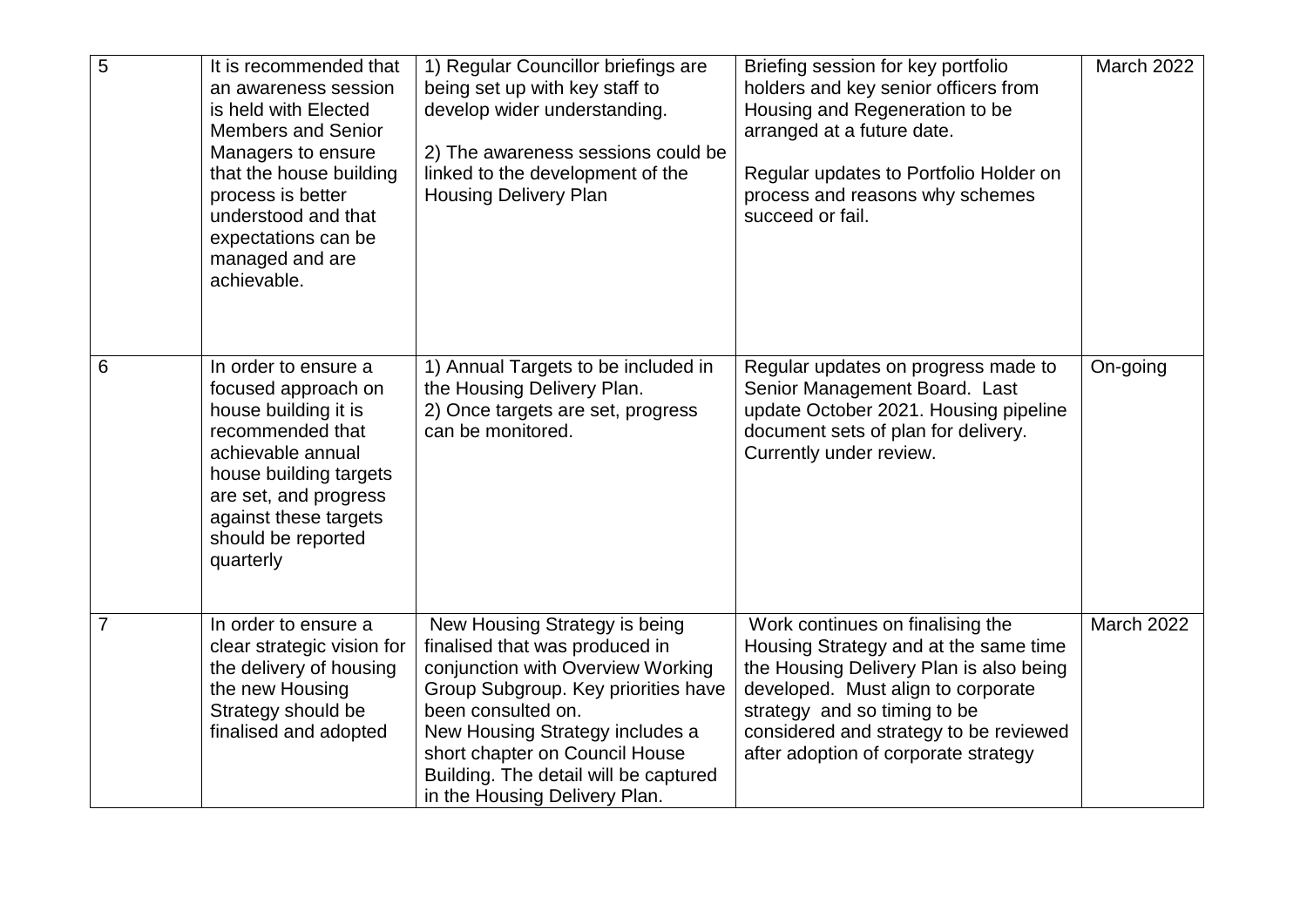| 8  | Develop a defined<br>process for identifying<br>and agreeing sites with<br>a minimum number of<br>agreed outcomes                                   | 1) The process for agreeing which<br>sites to be included in the Council<br>Housebuilding pipeline along with<br>the expected units to be delivered<br>from each site is being included in<br>the Housing Delivery Plan.<br>The process includes undertaking<br>desktop review to establish position<br>in Local Plan, feasibility reviews etc.<br>for each site. | As part of the Housing Delivery Plan<br>work details of the decision making<br>process for prioritisation of pipeline of<br>potential sites is being developed.<br>A checklist for potential schemes in<br>being reviewed and passed to the<br>monthly development team for<br>comment before submission                                                                                                         | <b>March 2022</b> |
|----|-----------------------------------------------------------------------------------------------------------------------------------------------------|-------------------------------------------------------------------------------------------------------------------------------------------------------------------------------------------------------------------------------------------------------------------------------------------------------------------------------------------------------------------|------------------------------------------------------------------------------------------------------------------------------------------------------------------------------------------------------------------------------------------------------------------------------------------------------------------------------------------------------------------------------------------------------------------|-------------------|
| 9  | Have a clear decision<br>making process for<br>awkward sites with a<br>high build cost                                                              | 1) As part of the Housing Delivery<br>Plan a process is being developed<br>that clarifies the process for dealing<br>with awkward / high cost sites.                                                                                                                                                                                                              | As part of the Housing Delivery Plan<br>work details on decision making<br>process for such sites are being<br>developed including understanding of<br>the options of what can be done with<br>land which could include:<br>-Exploring regeneration non-housing<br>options<br>-Selling land on open market;<br>-developing serviced plots to sell for<br>self-build to meet Council's Self-build<br>requirements | March 2022        |
| 10 | Explore the opportunity<br>of acquiring both land<br>and property from<br>major site developers<br>both within Harlow and<br>neighbouring districts | 1) Can be included within the<br>Housing Delivery Plan.<br>2) Need to understand political<br>appetite, budget implications, value<br>for money and other factors.                                                                                                                                                                                                | Liaising with planning team to<br>understand major house builders<br>appetite for social housing, although<br>these are mostly in areas that Housing<br>doesn't currently have any stock, so<br>possible management issue moving<br>forward                                                                                                                                                                      |                   |
| 11 | The importance of<br>appointing and<br>retaining the right<br>person to lead the<br>housebuilding<br>programme is critical to                       |                                                                                                                                                                                                                                                                                                                                                                   | <b>Regeneration and Housing Delivery</b><br>Manager has been in post leading the<br>Council House Building Programme for<br>the past 18 months. Training of other<br>staff on-going to aid succession<br>planning.                                                                                                                                                                                               | Complete          |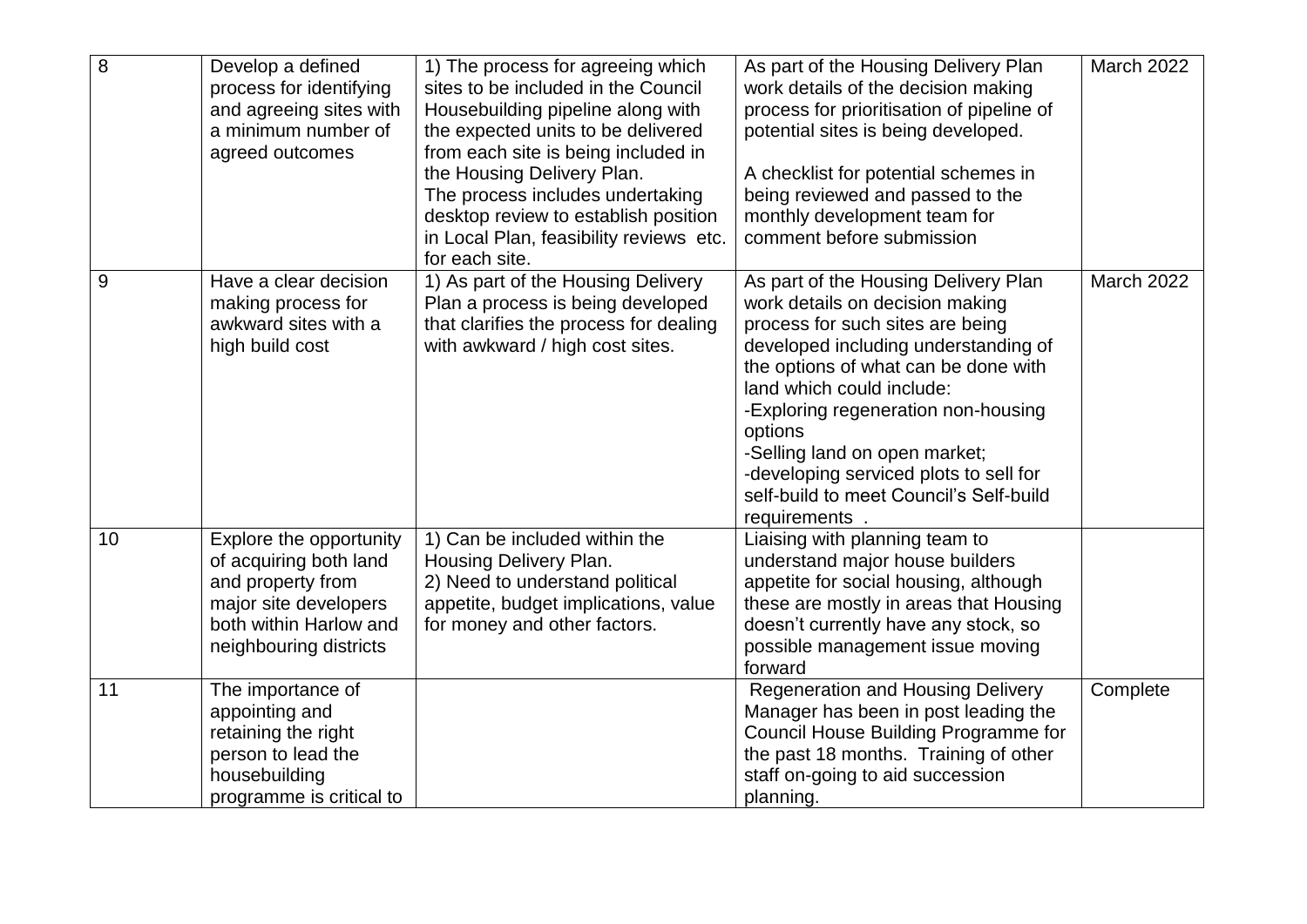|    | its success.                                                                                                                                                                                                                                 |                                                                                                                                                                                             |                                                                                                                                                                                           |                                         |
|----|----------------------------------------------------------------------------------------------------------------------------------------------------------------------------------------------------------------------------------------------|---------------------------------------------------------------------------------------------------------------------------------------------------------------------------------------------|-------------------------------------------------------------------------------------------------------------------------------------------------------------------------------------------|-----------------------------------------|
| 12 | Focus on staff retention<br>through the appraisal<br>process                                                                                                                                                                                 | Do not consider that staff retention<br>is a problem; however this will be<br>considered during Personal<br>Performance Plan process.                                                       | Appropriate feedback through Personal<br>Performance Plan process made July<br>2021                                                                                                       | Complete                                |
| 13 | Undertake a<br>benchmarking exercise<br>to understand if an<br>increase in staffing<br>resources would be<br>likely to lead to an<br>increase in<br>developments                                                                             | Not yet started                                                                                                                                                                             | Additional staff resource required.<br>Recruitment of additional staff member<br>completed Nov 21 - benchmarking to<br>be included as part of work plan                                   | <b>June 2022</b>                        |
| 14 | Ensure that project<br>management expertise<br>is embedded within the<br>team responsible for<br>housebuilding either<br>through existing<br>resources or via a<br>project management<br>officer                                             | Underway                                                                                                                                                                                    | Project management training has been<br>identified via Personal Performance<br>Plan process and training underway.<br>Project management training<br>undertaken by relevant team members. | Complete<br>but keep<br>under<br>review |
| 15 | <b>Establish an Officers</b><br>Project Group to meet<br>regularly with<br>representation from<br>Housing, Planning, and<br>Finance and chaired by<br>Regeneration, with the<br>involvement of<br>contracting partners<br>where appropriate. | For the past 18 months there<br>1)<br>have been regular Officer<br><b>Project Group meetings</b><br>focused on developing joint<br>understanding of the Council<br>Housebuilding programme. | Meetings taking place on a regular<br>basis                                                                                                                                               | Complete                                |
| 16 | It will be important to<br>recognise that any                                                                                                                                                                                                | 1) Current contractor contract is for<br>3 years with possibility of 2 year                                                                                                                 | Liaising with Procurement team start<br>the process of enrolling 2 or 3 local                                                                                                             | <b>March 2022</b>                       |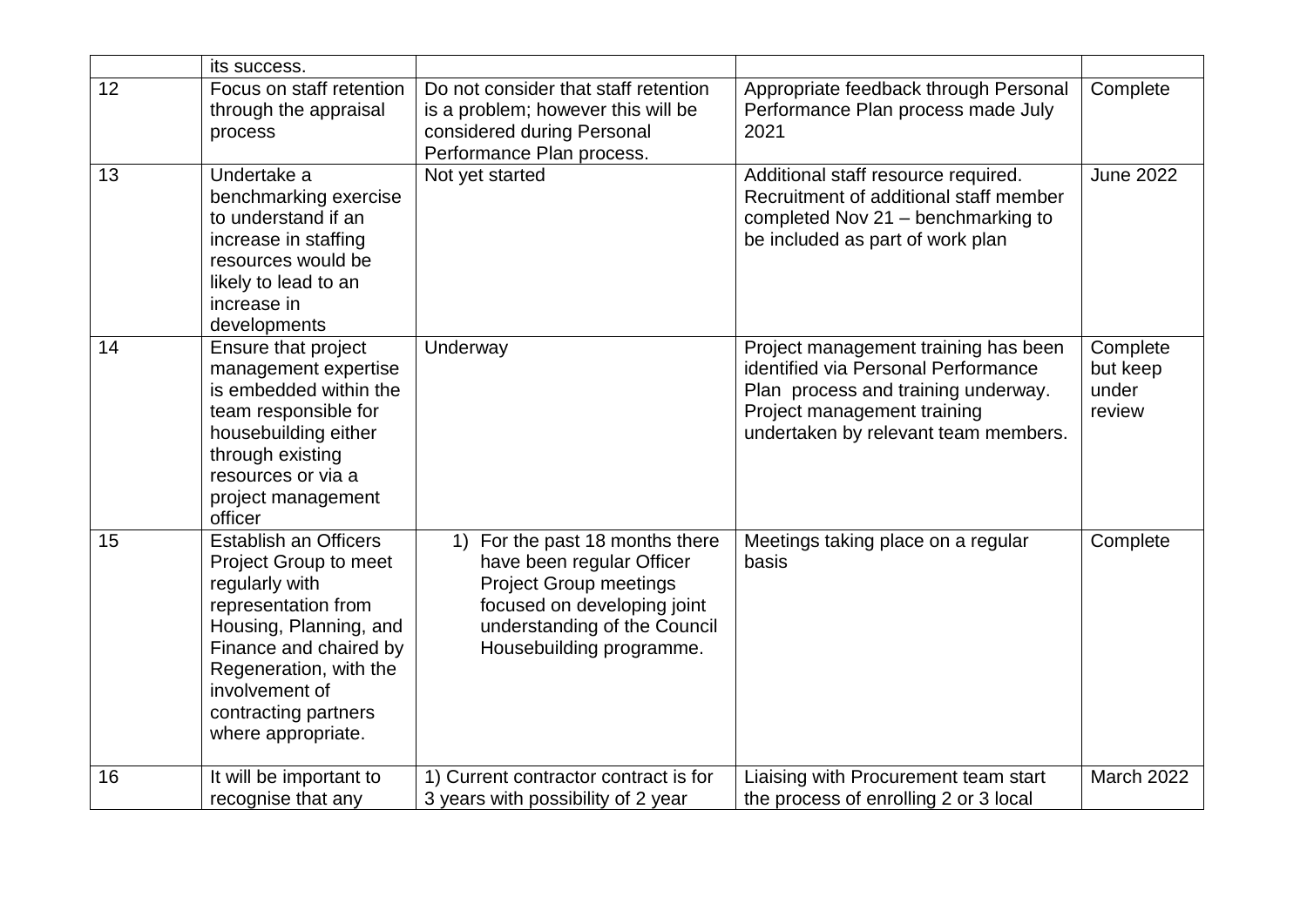|    | further procurement<br>exercises when the<br>current contract with<br>the selected contractor<br>comes to an end has<br>the potential to<br>introduce delays | extension. Recommending that<br>procurement process for additional<br>professional fee contracts is<br>commenced asap in order to be<br>ready for April '22 when 3 years<br>potential extension to take place<br>which will give us potential options<br>of alternative consultants and<br>prevent slippages in procurement<br>process.  | multi-disciplinary companies that we<br>can use on a rota system.                                                                            |                        |
|----|--------------------------------------------------------------------------------------------------------------------------------------------------------------|------------------------------------------------------------------------------------------------------------------------------------------------------------------------------------------------------------------------------------------------------------------------------------------------------------------------------------------|----------------------------------------------------------------------------------------------------------------------------------------------|------------------------|
| 17 | Hold a meeting with<br>planning, regeneration<br>and housing to identify<br>opportunities to<br>overcome some of the<br>delays within the<br>current process | 1) Process / reduction in delays is<br>being reviewed as part of the<br>development of the Housing<br><b>Delivery Plan</b><br>2) Quarterly meeting between<br>planning, Regeneration and Housing<br>are underway.                                                                                                                        | Regular meetings taking place                                                                                                                | Complete               |
| 18 | Ensure that meetings<br>with planning take<br>place at the pre-<br>application stage.                                                                        | 1) Pre-application stage meetings to<br>be incorporated into process as part<br>of Housing Delivery Plan<br>2) Meetings arranged on ad-hoc<br>basis as schemes get to pre-<br>application stage<br>3) Request that planners notify<br>whole team of schemes brought to<br>pre-planning application stage to<br>ensure greater awareness. | These arrangements are in place.                                                                                                             | Complete               |
| 19 | Work with HTS to<br>develop, plan and<br>deliver future housing<br>and regeneration<br>schemes through a<br>structured process                               | To progress – work in hand                                                                                                                                                                                                                                                                                                               | Work with HTS ongoing. Trial site<br>underway at The Hill. Future pipeline<br>being worked up so that HTS can<br>forward programme resources | On-going               |
| 20 | It is recommended that<br>the Council undertakes                                                                                                             | Initial conversations have taken<br>place with Homes England                                                                                                                                                                                                                                                                             | Homes England Investment partner<br>status granted – to achieve this proof of                                                                | On-going<br>and linked |